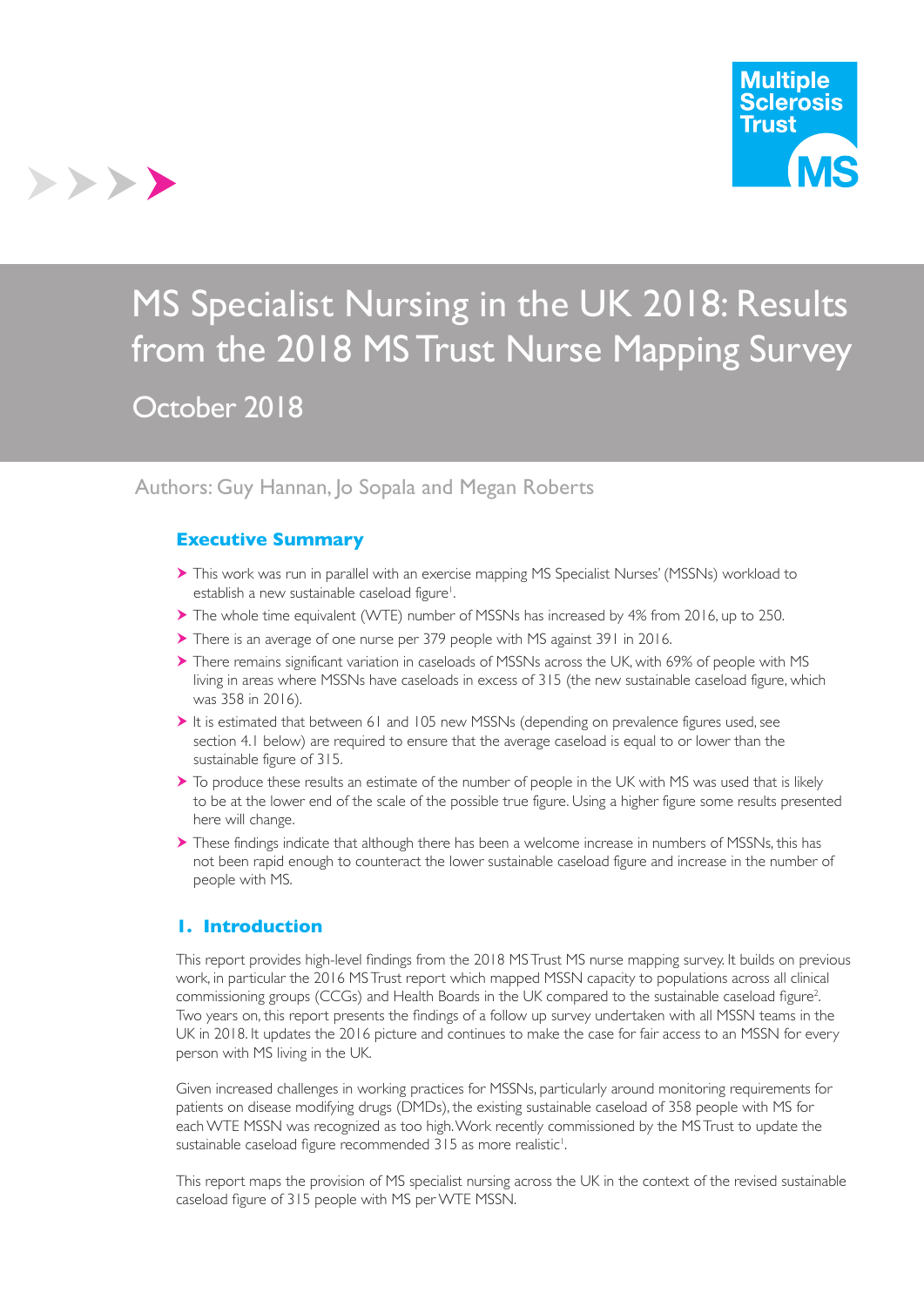

## **2. Survey methodology**

>>>>

The 2018 MSSN survey was based on the 2016 questionnaire, adapted with input from various MS nursing teams. We emailed a link to the online survey to one member of each MSSN team in the UK in July 2018, using the MS Trust's health professionals database. In some cases, organisations have merged or changed since the 2016 survey.

A final list of 164 MSSN teams was identified – 137 in England, 19 in Scotland, 4 in Wales and 4 in Northern Ireland. By the closing date in September, over 95% of teams had responded. Missing data was inserted using 2016 responses and validated by team members. This report therefore represents a snapshot of the MS nursing workforce at September 2018, and compares this to that of July 2016.

## **3. Overview of findings on the size of the MS specialist nursing workforce**

#### 3.1 MS specialist nurses

MSSNs are at the core of MS teams, and are defined here as professionals fulfilling a nurse role with a 100% MS caseload and the title 'MS specialist nurse', 'clinical nurse specialist in MS', 'MS nurse consultant' or 'MS practitioner'i .

#### Number and banding of posts

In 2018, there are 292 individuals in these roles, equating to 250 WTEs (due to part time working)<sup>i</sup>. This is up from 241 WTEs in 2016, an increase of 4%. Figure 1 shows the breakdown of MSSNs by nation.

## Figure 1 MS specialist nurses in the UK 2016 to 2018 (WTE)

|                  | 2016  | 2018   | Increase/decrease<br>(WTE) |
|------------------|-------|--------|----------------------------|
| England          | 193.1 | 204.07 |                            |
| Scotland         | 25.6  | 27.1   | I.5                        |
| Wales            | 13.0  | 2      | $-$                        |
| Northern Ireland | 9.5   | 7.15   | $-2.4$                     |
| <b>UK Total</b>  | 241.2 | 250.32 | 9.1                        |

Figure 2 illustrates the growth in numbers of MSSNs by band and compares this between 2016 and 2018. The MS Trust believes that most MSSNs should be band 7 or above. Nevertheless, recruiting less experienced new MSSNs at band 6, where they can develop their skills, makes for sensible succession planning, providing they can move into band 7 roles in due course. Additionally, appointing some MSSNs at band 6 reflects the growing complexity of delivering a comprehensive service to individuals on DMDs and the need for greater skill mix within larger teams to facilitate effective and efficient working.

- i A small number of MS practitioners come from an Allied Health Professional background, but fulfil the functions of an MS specialist nurse.
- ii This relates to MSSNs working with adults only. There are a small number of paediatric MSSNs who are excluded from the analysis.
- iii This is the total of adding the individual numbers for each country and does not represent the overall increase in WTE MSSNs (which is 4%)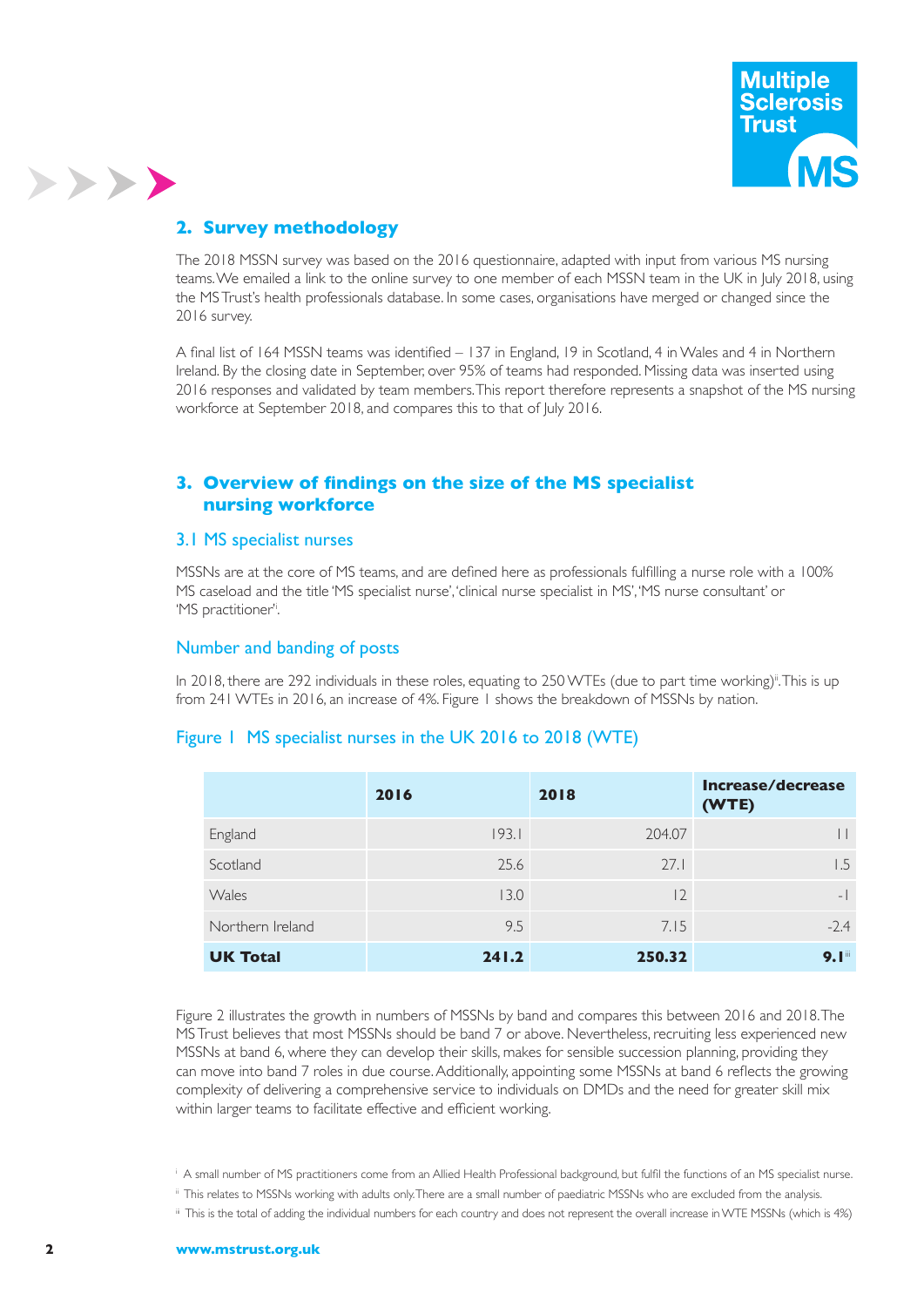

## >>>>

## Figure 2 UK MS specialist nurse workforce 2016 to 2018



Growth in total MSSN workforce (WTE), 2016 to 2018

Figure 3 compares the banding of posts between UK nations. As in 2016, England and Wales on average employ MSSNs at a higher banding than Scotland and Northern Ireland, where a greater proportion of posts are at band 6.

## Figure 3 Proportion of MS specialist nurses by band, by country



#### MSSN bands 2018 (n=292 MSSNs)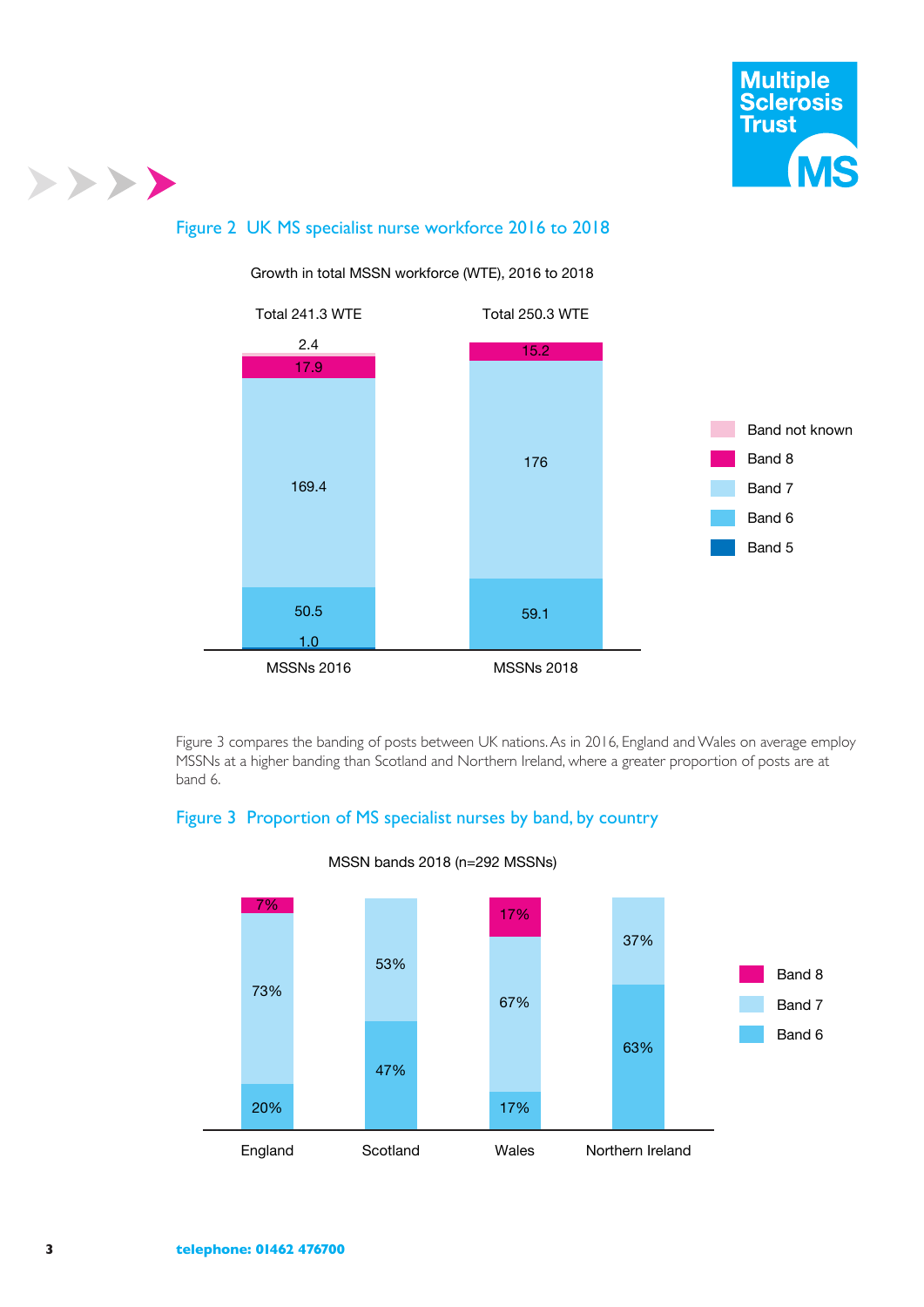

#### 3.2 MS support nurses and therapies nurses

>>>>

36 MS nurse teams include MS support nurses or MS therapies nurses (also known as DMD nurses). MS support nurses, mostly employed at band 6 and some at band 5, free up time for MSSNs to focus on more specialist tasks. These roles can also provide a useful development role for aspiring specialist nurses.

Therapies nurses are usually responsible for administering IV DMDs (though this may be shared with or delivered by infusion nurses rather than members of the MS team). There has been growth in the number of both these roles, as shown in figure 4.

#### Figure 4 MS support nurses and therapies nurses



MS support nurses and therapies nurses (WTE) employed within UK MS teams (in 36 of 164 MSSN teams)

#### 3.3 Neurology specialist nurses

The 2016 report highlighted the presence of a small number of neurology specialist nurses covering more than one (and often several) neurological conditions. The 2018 survey identified 36 neurology specialist nurses who include MS within their caseload, equating to 14.1 WTEs (calculating estimated time spent on MS only). This represents a small decrease from 2016 when this figure was 16.9 WTE. Two palliative care neurology nurses who work with people with MS were also identified.

The neurology specialist nurses were largely identified from previous surveys and are primarily in areas without MSSNs. However, the MS Trust received anecdotal feedback that there may be additional neurology specialist nurses seeing people with MS in other areas, and so asked MS teams about this. This is something we need to understand better and will be investigating further.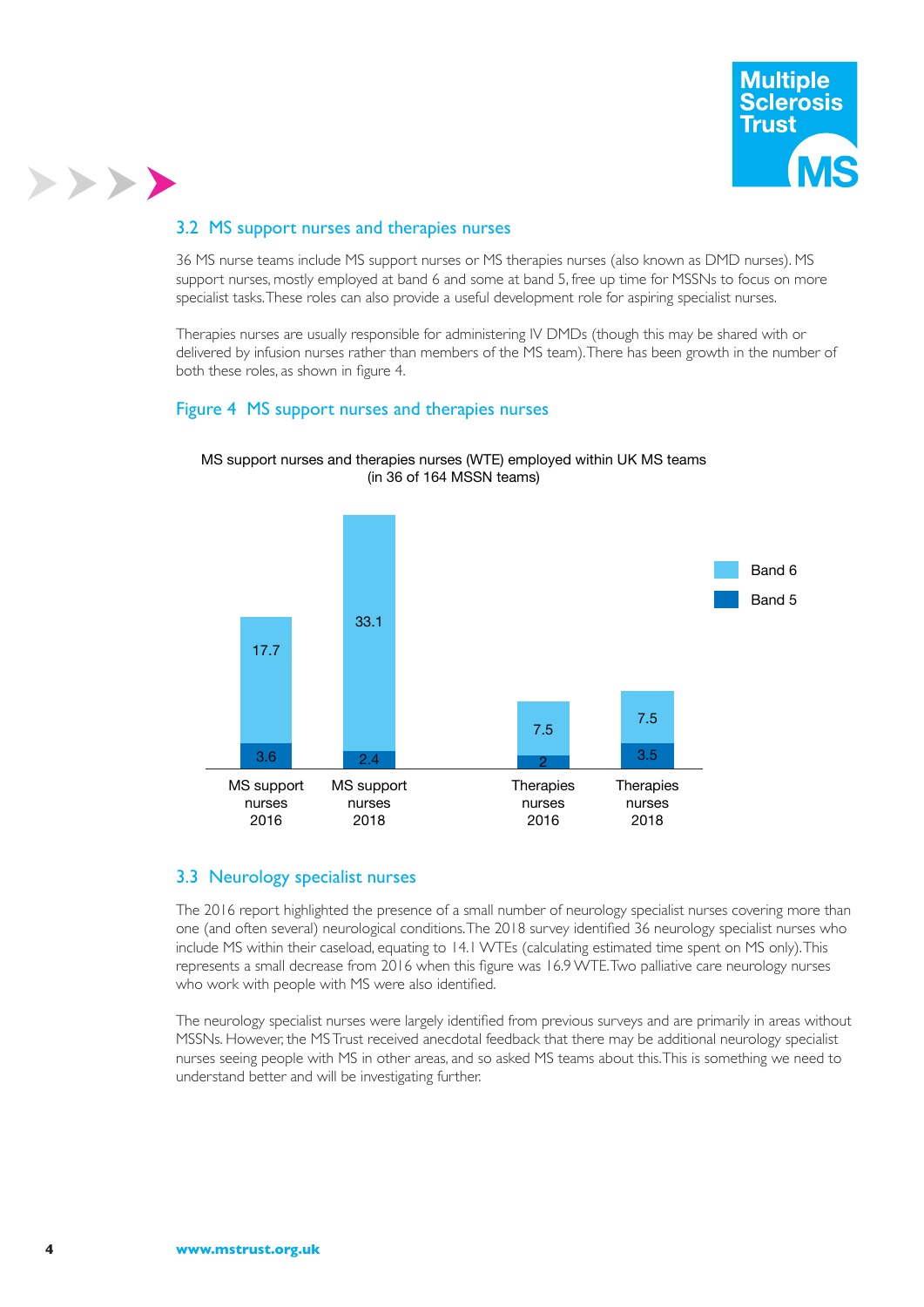

#### **4. Comparing MS specialist nurse provision to the sustainable level across the UK**

The MS Trust set out to establish MSSN provision in each CCG and Health Board, repeating analysis undertaken in 2016. The following section describes the methodology used and summary findings at national levels. Further information, such as amount of administrative support, will be referenced in subsequent reports.

#### 4.1 Methodology for allocating nursing posts to areas

Our survey established the WTE MSSN posts in each team. As in 2016 MS nurses, MS support nurses (band 6 and above) and neurology specialist nurses' time spent on MS were included in this analysis, whilst other posts, such as therapies, palliative care and continence nurses, were not.

The survey asked each nurse team to identify which CCGs or Health Boards their service covers, excluding areas comprising less than 10% of their caseload. At the time of publishing a very small number of queries with teams are outstanding, so no localised information is given (this will have minimal, if any, impact on national results). In an improvement to the previous methodology, teams were asked to indicate what proportion of their overall caseload is within each CCG or Health Board they cover. Previously, each team's WTE specialist nurses were divided equally across the CCGs or Health Boards they serve, which was not always a true reflection of the way the MSSN team worked.

In 2016 the MS Society consensus estimate of prevalence was used to estimate the number of people with MS in each CCG and Health Board, totaling 107,700 in the UK. A 2.4% year on year increase was applied to this, based on Mackenzie et als' work suggesting this annual growth rate<sup>3</sup>.This resulted in an estimated number of 113,013 people with MS across the UK, which was used in analysis. However, this figure is at the likely lower end of the scale of the true number of people with MS in the UK. Mackenzie estimated that the actual figure could have been closer to 127,000 in 2010 (the date of her analysis), so numbers below could change using this higher population figure.

Estimated prevalence of MS in each area was divided by the number of WTE nurses available to give an estimated caseload per MSSN in each CCG or Health Board. CCGs and Health Boards are grouped into three categories: 'green' meaning there are enough MSSNs for caseloads to be at or below 315 per WTE nurse; 'amber' where provision is between 50 and 100% of what it should be (between 316 and 630); and 'red' meaning provision is less than half of the sustainable amount (more than 630).

#### 4.2 Results summary

Figure 5 shows the total number of WTE MS nurses, which includes WTE MS support nurses and neurology specialist nurses' time spent on MS. This figure is 298, an increase of 22.7 WTE nurses from 2016. This gives an average of one nurse per 379 people with MS (based on the estimated number of people with MS at 113,013) compared to 391 in 2016.

In order for the average caseload to be at the sustainable level of 315 a total of 359 WTE specialist nurses would be required, an increase of 61 on the current figure (403 WTE nurses would be required using the higher figure of 127,000 people with MS). These figures indicate that although progress has been made in the last two years there is still a lot more to do, and that if the higher figure for people with MS is confirmed then progress needs to be even more rapid.

>>>>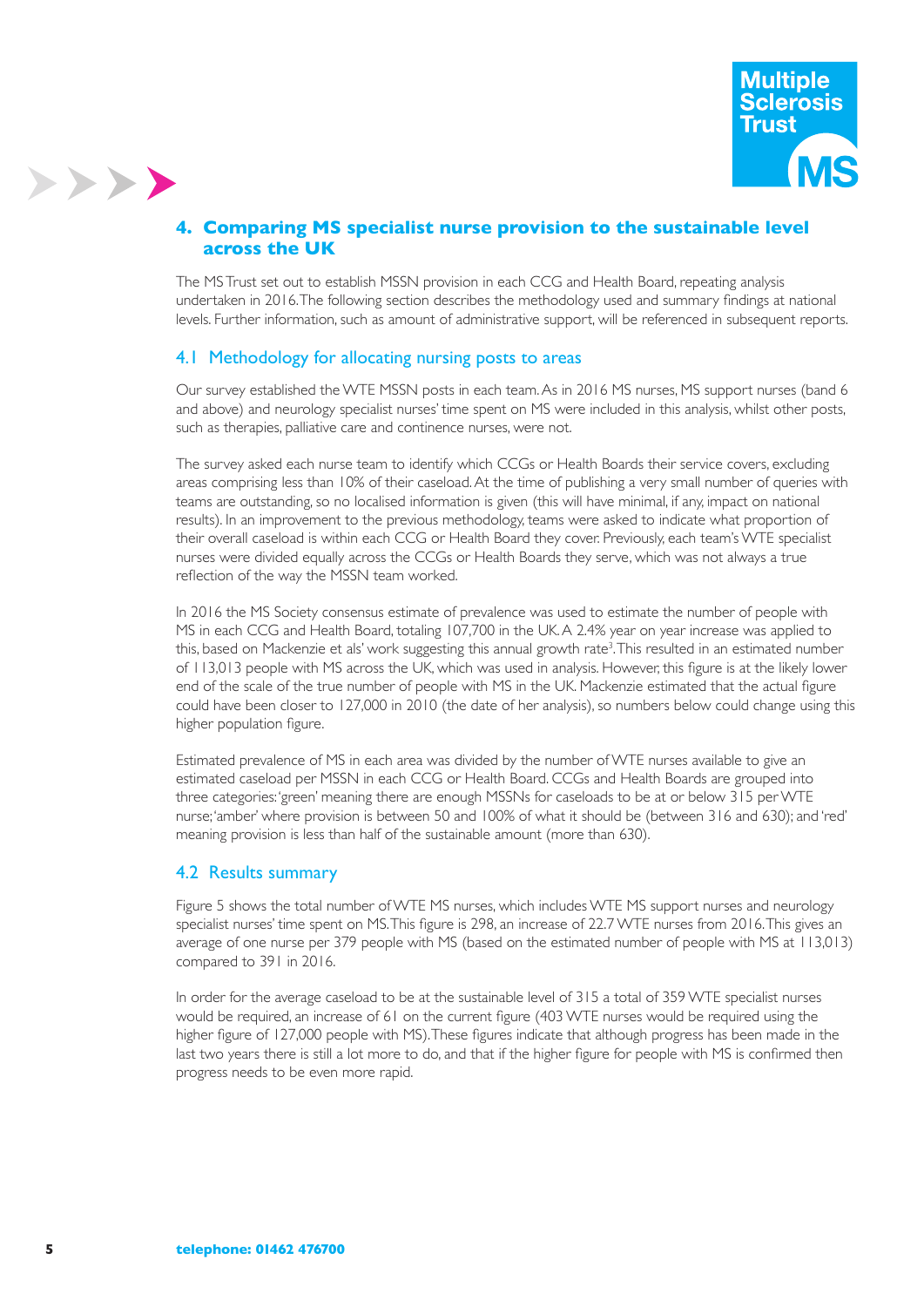

|                  | <b>Estimated</b><br>number of people<br>with MS | <b>WTE specialist</b><br>nurses (including<br>support nurses<br>and NSNs time<br>on MS) | <b>Average caseload</b><br>per WTE nurse |
|------------------|-------------------------------------------------|-----------------------------------------------------------------------------------------|------------------------------------------|
| England          | 93.376                                          | 243.8                                                                                   | 383                                      |
| Wales            | 4.467                                           | 13.2                                                                                    | 338                                      |
| Scotland         | 11.794                                          | 30.7                                                                                    | 384                                      |
| Northern Ireland | 3,376                                           | 10.35                                                                                   | 326                                      |
| <b>TOTAL</b>     | 113,013                                         | 298                                                                                     | 379                                      |

## Figure 5 Number of MS nurses included in analysis of provision

Despite the welcome increase of 22.7 WTE specialist nurses, and the overall reduction in average caseload per WTE nurse, 69% of people with MS live in areas where caseloads are in excess of the sustainable caseload figure ('reds' and 'ambers' combined), an increase from 64% in 2016. Nearly a quarter of people with MS (over 26,000) still live in CCGs or Health Boards where caseloads are more than twice the sustainable level ('reds'). Thus it is clear that many more MS nurses are still needed. These deficits would increase significantly if the higher estimate of 127,000 people with MS in the UK is confirmed. Using this figure 77% of people with MS live in areas where caseloads are in excess of 315 per WTE MSSN.

There remains wide variations in provision across CCGs and Health Boards. Figure 6 shows the number of CCGs and Health Boards in England, Scotland and Wales rated as 'red', 'amber' or 'green' according to the above criteria. Northern Ireland as a whole is in the 'amber' category, whereas it was 'green' in 2016. Overall the proportions of CCGs and Health Boards in each of the three categories have remained relatively stable in the last two years (e.g. although there are fewer 'greens' in England in 2018 compared to 2016 this is partly due to fewer numbers of CCGs, following mergers, with proportions of green CCGs in 2018 and 2016 being very similar 38% and 39%). Using the higher population figure of 127,000 the proportion of 'green' areas reduces to 31% (69 in total).

#### Figure 6 Number of CCGs and Health Boards by level of MS nurse provision, 2018 vs 2016 (2016 figures in brackets)

|                  | <b>Red</b>  | <b>Amber</b>        | Green   |
|------------------|-------------|---------------------|---------|
| England          | 46 (45)     | 84 (87)             | 73 (77) |
| Scotland         | (2)         | 5(4)                | 8(8)    |
| Wales            | $\vert$ (1) | $\vert$ ( $\vert$ ) | 5(5)    |
| Northern Ireland |             |                     |         |

>>>>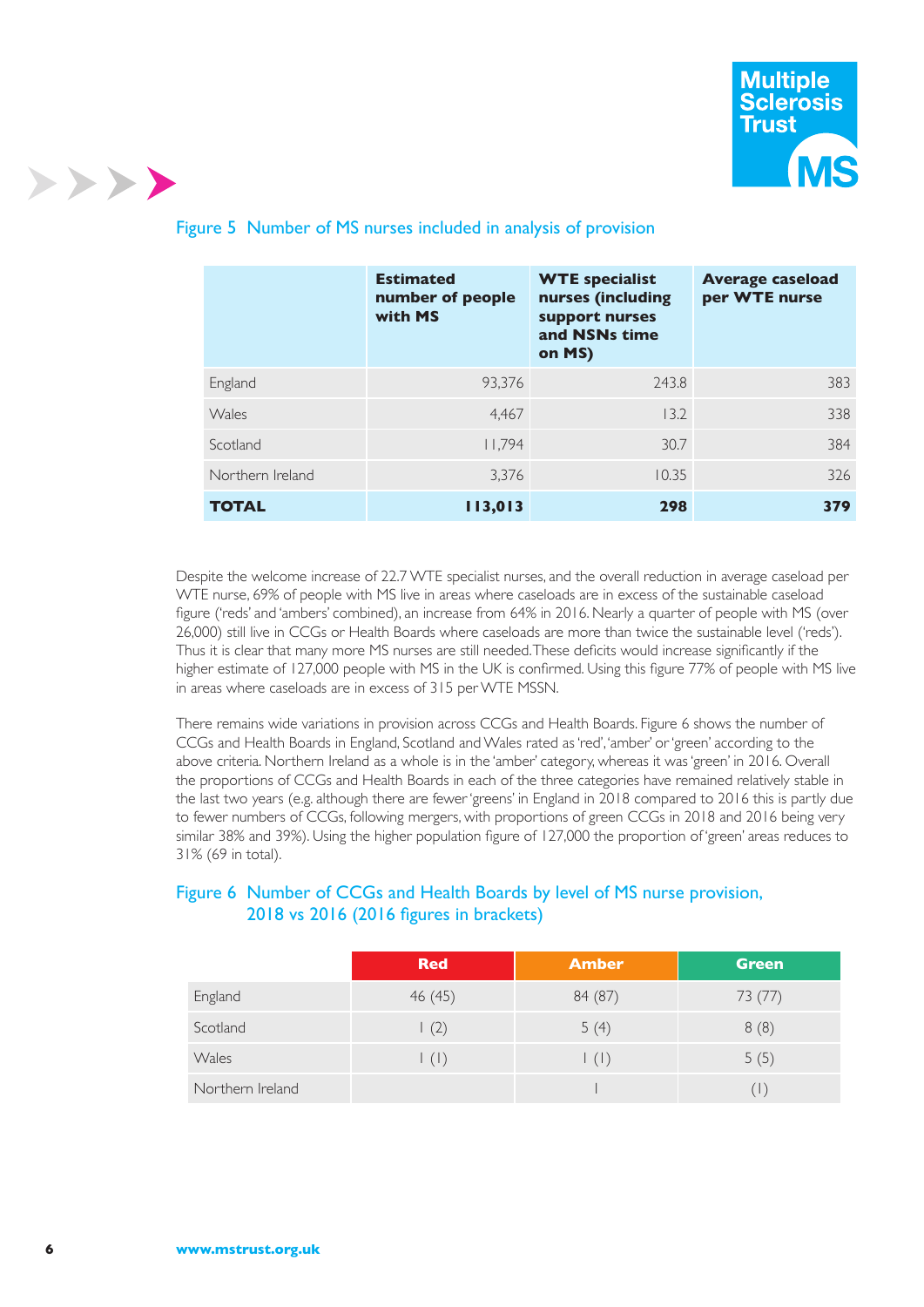

#### **5. Conclusions**

>>>>

This report summarises and updates data on the current provision of MSSNs in the UK. Although there has been an increase in the numbers of MSSNs, this has not been enough to counteract the increased demand on MSSN time, or the likely increase in the number of people with MS.

This data suggests that between 61 and 105 new MSSNs are required to ensure that average caseload is at or below the sustainable figure of 315. There remains considerable variation across the UK in terms of how adequate the levels of nursing provision are in each CCG and Healthboard. If higher population estimates are used there will be evidence of even more significant impact on resource pressures. More work is required to analyse the additional data collected in this survey with subsequent reports published early in 2019.

#### **References**

- 1. Leary, A and Punshon, G. Optimum Caseload Calculations: MS Specialist Nurses (upcoming). London, 2018.
- 2. Mynors G, Bowen A and Doncaster, D. MS specialist nursing in the UK 2016: Report on progress towards equitable provision: MS Trust; 2016.
- 3. Mackenzie I, Morant S, Bloomfield G, MacDonald T, O'Riordan J. Incidence and prevalence of multiple sclerosis in the UK 1990-2010: a descriptive study in the General Practice Research Database. Journal of Neurology, Neurosurgery, and Psychiatry. 2014;85(1):76-84.

#### **Acknowledgements**

We would like to thank all the MS and neurology specialist nurses who responded to the MS Trust nurse survey in 2018.